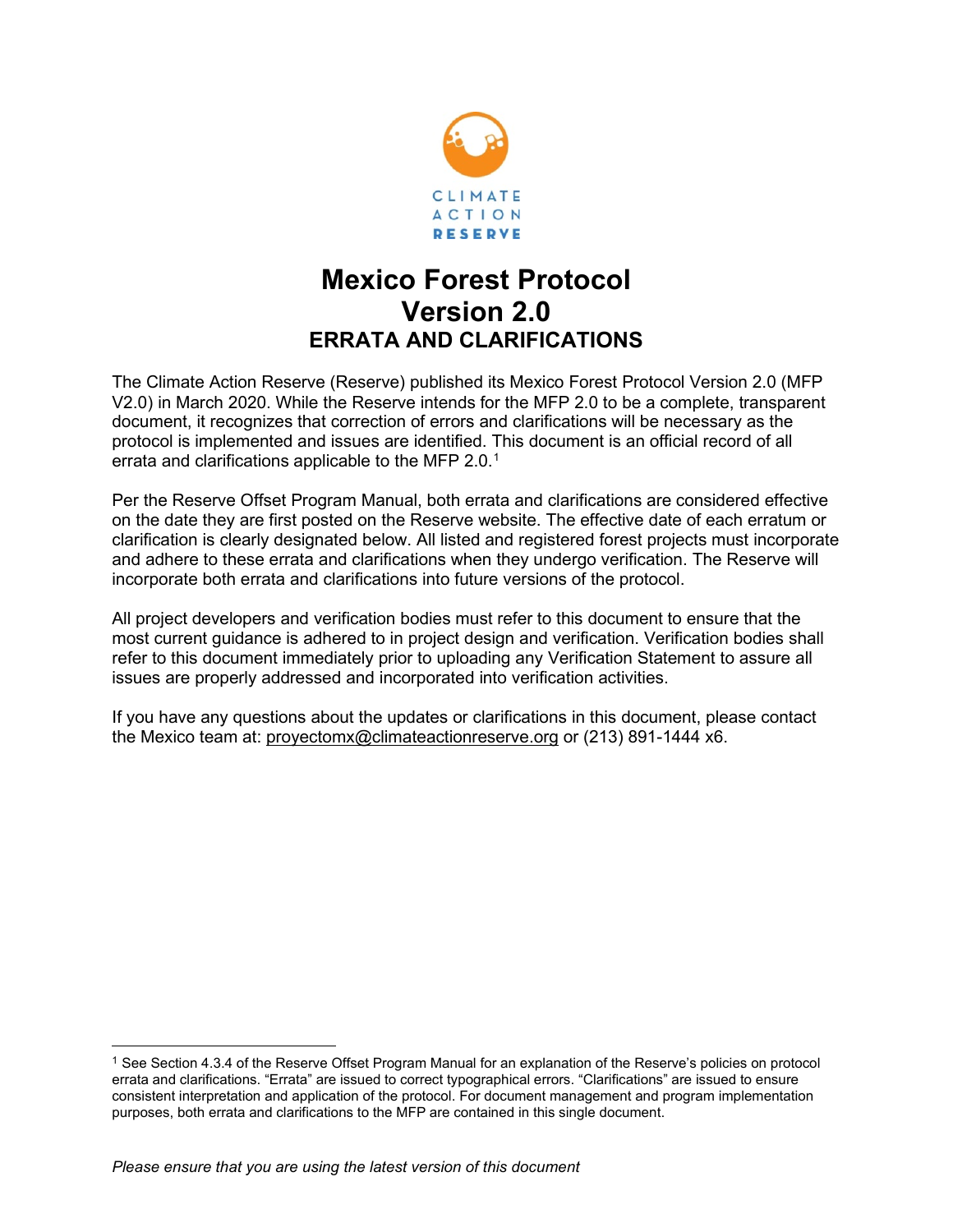# **Errata and Clarifications (arranged by protocol section)**

| 1. |                                                                                       |
|----|---------------------------------------------------------------------------------------|
| 2. | Improved Forest Management Definition (CLARIFICATION - June 30, 2020)3                |
| 3. |                                                                                       |
|    |                                                                                       |
| 4. | Soil Disturbance During Site Preparation for Tree Planting (CLARIFICATION - February  |
|    |                                                                                       |
| 5. | Standing live carbon for Agroforestry Activity Areas (CLARIFICATION - April 5, 2021)6 |
|    |                                                                                       |
| 6. | Secondary Effects for Improved Forest Management (CLARIFICATION - June 30,            |
| 7. | Secondary Effects for Improved Forest Management (CLARIFICATION - June 30,            |
| 8. | Secondary Effects for Improved Forest Management (CLARIFICATION - May 20,             |
|    |                                                                                       |
| 9. |                                                                                       |
|    |                                                                                       |
|    |                                                                                       |
|    | 11. Verification of Secondary Effects for Improved Forest Management (CLARIFICATION - |
|    | 12. Sequential Sampling for Verification (CLARIFICATION - June 30, 2021)13            |
|    |                                                                                       |
|    | 13. Aggregate Area Limitations (CLARIFICATION - August 13, 2021)14                    |
|    | 14. Aggregate Accounts on the Reserve, Transfers of CRTs (CLARIFICATION – June 30,    |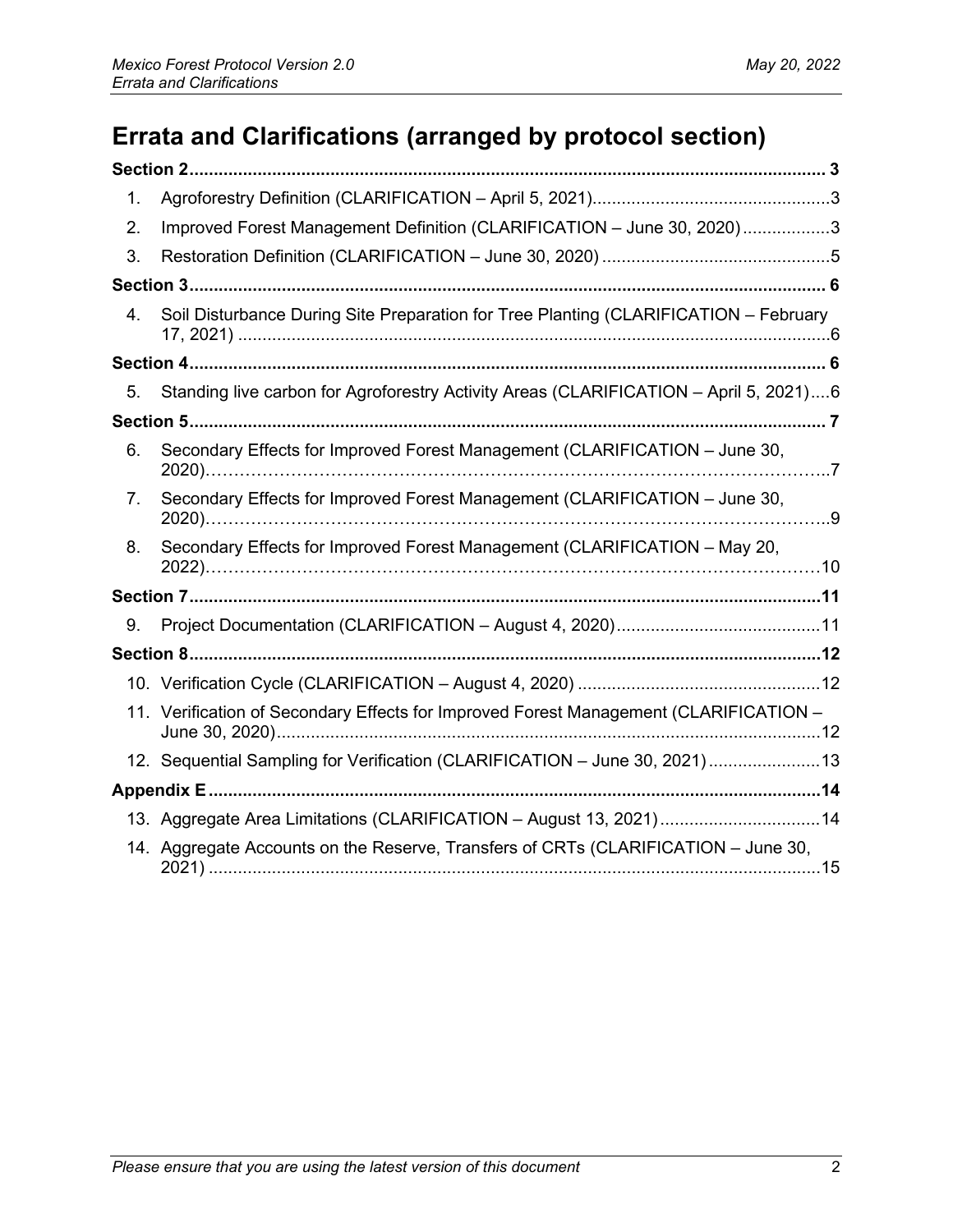# <span id="page-2-0"></span>**Section 2**

## <span id="page-2-1"></span>**1. Agroforestry Definition (CLARIFICATION – April 5, 2021)**

**Section:** 2.3

**Context:** The protocol provides the following definition for Agroforestry Activity Areas:

| <b>Activities</b>                 | <b>Definition/Description</b>                                                                                                                                                                                                                                                                                                                                                                                                                                                                                                   | <b>Examples of</b><br><b>Management Actions</b>                                                                                                 |
|-----------------------------------|---------------------------------------------------------------------------------------------------------------------------------------------------------------------------------------------------------------------------------------------------------------------------------------------------------------------------------------------------------------------------------------------------------------------------------------------------------------------------------------------------------------------------------|-------------------------------------------------------------------------------------------------------------------------------------------------|
| Agroforestry and<br>Silvopastoral | The primary human activity within the Activity Area is<br>agriculture and/or grazing, and the land cover type is<br>defined as agriculture or grassland. Trees are either<br>planted or otherwise encouraged from natural<br>regeneration. Trees may be harvested, according to law,<br>within, or adjacent to the cultivated crops and grazing<br>areas. Agroforestry and Silvopastoral activities may be<br>carried out on protected areas if not prohibited by the<br>regulation and management plan9 of the protected area. | - Increasing trees within<br>through intercropping<br>and border planting<br>- Planting of sparse<br>shade trees or mast<br>trees for livestock |

**Clarification:** The Reserve is providing the following modification to the definition (underlined text below) to clarify the trees that can be included in the standing live carbon for Agroforestry Activity Areas:

| <b>Activities</b>                 | <b>Definition/Description</b>                                                                                                                                                                                                                                                                                                                                                                                                                                                                                                   | <b>Examples of</b><br><b>Management Actions</b>                                                                                   |
|-----------------------------------|---------------------------------------------------------------------------------------------------------------------------------------------------------------------------------------------------------------------------------------------------------------------------------------------------------------------------------------------------------------------------------------------------------------------------------------------------------------------------------------------------------------------------------|-----------------------------------------------------------------------------------------------------------------------------------|
| Agroforestry and<br>Silvopastoral | The primary human activity within the Activity Area is<br>agriculture and/or grazing, and the land cover type is<br>defined as agriculture or grassland. Trees are either<br>planted or otherwise encouraged from natural<br>regeneration. Trees may be harvested, according to law,<br>within, or adjacent to the cultivated crops and grazing<br>areas. Agroforestry and Silvopastoral activities may be<br>carried out on protected areas if not prohibited by the<br>regulation and management plan9 of the protected area. | - Increasing trees within<br>through intercropping<br>and border planting<br>- Planting of sparse<br>shade trees or mast<br>trees |
|                                   | Trees planted as an agricultural crop (i.e., orchards or<br>coffee trees) are excluded from the Activity Area's<br>baseline and standing live carbon primary effect<br>quantification. Non-crop trees planted throughout or<br>around the agricultural product are included (i.e., shade<br>or border trees).                                                                                                                                                                                                                   |                                                                                                                                   |

### <span id="page-2-2"></span>**2. Improved Forest Management Definition (CLARIFICATION – June 30, 2020)**

#### **Section:** 2.3

**Context:** The protocol provides the following definition for Improved Forest Management activities: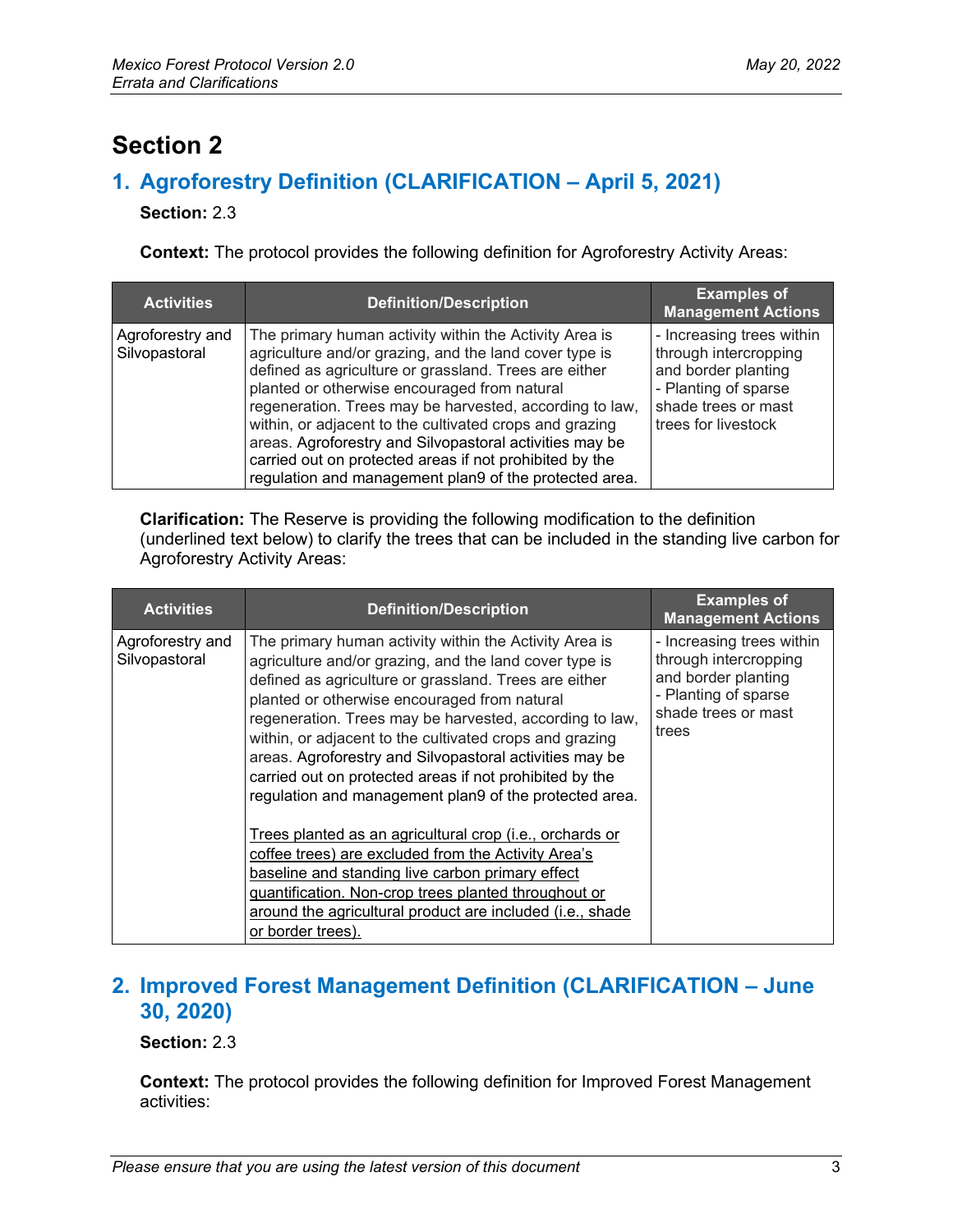| <b>Activities</b>                             | <b>Definition/Description</b>                                                                                                                                                                                                                                                                                                                                                                                                                                                                                                                                                                                                                                                                                                                                                                     | <b>Examples of</b><br><b>Management Actions</b>                                                                                                                           |
|-----------------------------------------------|---------------------------------------------------------------------------------------------------------------------------------------------------------------------------------------------------------------------------------------------------------------------------------------------------------------------------------------------------------------------------------------------------------------------------------------------------------------------------------------------------------------------------------------------------------------------------------------------------------------------------------------------------------------------------------------------------------------------------------------------------------------------------------------------------|---------------------------------------------------------------------------------------------------------------------------------------------------------------------------|
| <b>Improved Forest</b><br>Management<br>(IFM) | The primary land cover is forest, which may be present in<br>varying densities and sizes, and the forest has an<br>authorized forest management program for the purposes<br>of commercial timber harvest. The Activity Area is limited<br>to the area with the forest management program.<br>Agriculture may be included as a secondary activity and<br>most likely in varying intensity across the landscape over<br>time and space. Reforestation within this Activity Area, if<br>it occurs, generally follows a harvest or other disturbance<br>event that has occurred within the past 5 years. IFM<br>activities may be carried out on protected areas if the<br>forest has a forest management program authorized by<br>SEMARNAT and permitted by the regulation of the<br>protected area. | - Increasing rotation<br>ages<br>- Management to<br>maintain health and<br>vigor<br>- Stocking improvement<br>- Removing impediments<br>to natural forest<br>regeneration |

**Clarification:** The Reserve is providing the following modification to the definition (underlined text below) to clarify the area allowed within Improved Forest Management Activity Areas:

| <b>Activities</b>                             | <b>Definition/Description</b>                                                                                                                                                                                                                                                                                                                                                                                                                                                                                                                                                                                                                                                                                                                                                                                                                                                                                                                                                                                       | <b>Examples of</b><br><b>Management Actions</b>                                                                                                                           |
|-----------------------------------------------|---------------------------------------------------------------------------------------------------------------------------------------------------------------------------------------------------------------------------------------------------------------------------------------------------------------------------------------------------------------------------------------------------------------------------------------------------------------------------------------------------------------------------------------------------------------------------------------------------------------------------------------------------------------------------------------------------------------------------------------------------------------------------------------------------------------------------------------------------------------------------------------------------------------------------------------------------------------------------------------------------------------------|---------------------------------------------------------------------------------------------------------------------------------------------------------------------------|
| <b>Improved Forest</b><br>Management<br>(IFM) | The primary land cover is forest, which may be present in<br>varying densities and sizes, and the forest has an<br>authorized forest management program for the purposes<br>of commercial timber harvest. The Activity Area is limited<br>to areas that are included in a SEMARNAT Forest<br>Management Program where there is no outright legal<br>prohibition of commercial harvest. This may include areas<br>that are not being considered for harvest in the current<br>management program. Agriculture and grazing may be<br>included as secondary activities and most likely in varying<br>intensities across the landscape over time and space.<br>Reforestation within this Activity Area, if it occurs,<br>generally follows a harvest or other disturbance event<br>that has occurred within the past 5 years. IFM activities<br>may be carried out on protected areas if the forest has a<br>forest management program authorized by SEMARNAT<br>and permitted by the regulation of the protected area. | - Increasing rotation<br>ages<br>- Management to<br>maintain health and<br>vigor<br>- Stocking improvement<br>- Removing impediments<br>to natural forest<br>regeneration |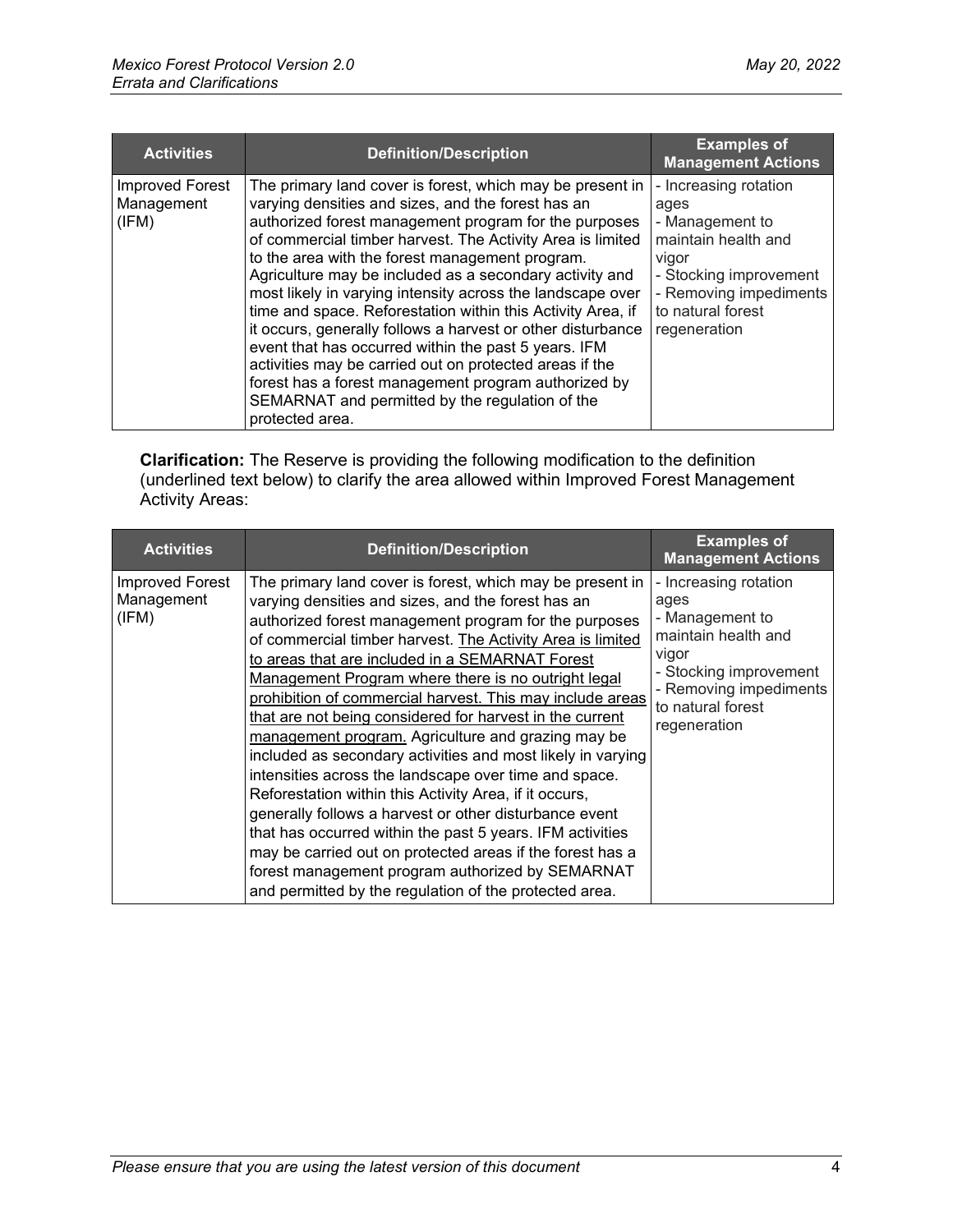# <span id="page-4-0"></span>**3. Restoration Definition (CLARIFICATION – June 30, 2020)**

#### **Section:** 2.3

**Context:** The protocol provides the following definition for Restoration activities:

| <b>Activities</b> | <b>Definition/Description</b>                                                                                                                                                                                                                                                                                                                                                                                                                                                                                                                                                                                                                                                                                                                                                                            | <b>Examples of</b><br><b>Management Actions</b>                                                                                                                                                                        |
|-------------------|----------------------------------------------------------------------------------------------------------------------------------------------------------------------------------------------------------------------------------------------------------------------------------------------------------------------------------------------------------------------------------------------------------------------------------------------------------------------------------------------------------------------------------------------------------------------------------------------------------------------------------------------------------------------------------------------------------------------------------------------------------------------------------------------------------|------------------------------------------------------------------------------------------------------------------------------------------------------------------------------------------------------------------------|
| Restoration       | The sequestration associated with the protection and<br>restoration of natural forests. All Restoration activities<br>must meet the additionality requirements of this protocol<br>outlined in Section 3.12. Ongoing commercial harvest<br>operations is not a permitted use (activities that have<br>ongoing commercial harvest operations may be included<br>as Improved Forest Management activities). Restoration<br>activities may include protected areas (where forest<br>management is not allowed) and non-commercially viable<br>forests that are degraded or at high risk of degradation<br>and deforestation where forest carbon stocks may be<br>increased through project activities such as planting or<br>the removal of the causes of degradation to encourage<br>natural regeneration. | - Planting tree seedlings<br>directly<br>- Removing impediments<br>to natural forest<br>regeneration<br>- Enforcement against<br>illegal harvest operations<br>- Enforcement against<br>illegal land use<br>conversion |

**Clarification:** The Reserve is providing the following modification to the definition (underlined text below) to clarify the area allowed within Restoration Activity Areas:

| <b>Activities</b> | <b>Definition/Description</b>                                                                                                                                                                                                                                                                                                                                                                                                                                                                                                                                                                                                                                                                                                                                                                                                                                                                                                                                                                                                                                                                                                                                  | <b>Examples of</b><br><b>Management Actions</b>                                                                                                                                                                        |
|-------------------|----------------------------------------------------------------------------------------------------------------------------------------------------------------------------------------------------------------------------------------------------------------------------------------------------------------------------------------------------------------------------------------------------------------------------------------------------------------------------------------------------------------------------------------------------------------------------------------------------------------------------------------------------------------------------------------------------------------------------------------------------------------------------------------------------------------------------------------------------------------------------------------------------------------------------------------------------------------------------------------------------------------------------------------------------------------------------------------------------------------------------------------------------------------|------------------------------------------------------------------------------------------------------------------------------------------------------------------------------------------------------------------------|
| Restoration       | The sequestration associated with the protection and<br>restoration of natural forests that are not under a Forest<br>Management Program and/or where commercial<br>harvesting is prohibited due to a law, regulation, or norm.<br>Areas included within a Forest Management Program<br>where commercial harvesting is legally prohibited may be<br>included within Restoration Activity Areas upon passing<br>the performance standard test. All Restoration activities<br>must meet the additionality requirements of this protocol<br>outlined in Section 3.12. Ongoing commercial harvest<br>operations is not a permitted use (activities that have<br>ongoing commercial harvest operations may be included<br>as Improved Forest Management activities). Restoration<br>activities may include protected areas (where forest<br>management is not allowed) and non-commercially viable<br>forests that are degraded or at high risk of degradation<br>and deforestation where forest carbon stocks may be<br>increased through project activities such as planting or<br>the removal of the causes of degradation to encourage<br>natural regeneration. | - Planting tree seedlings<br>directly<br>- Removing impediments<br>to natural forest<br>regeneration<br>- Enforcement against<br>illegal harvest operations<br>- Enforcement against<br>illegal land use<br>conversion |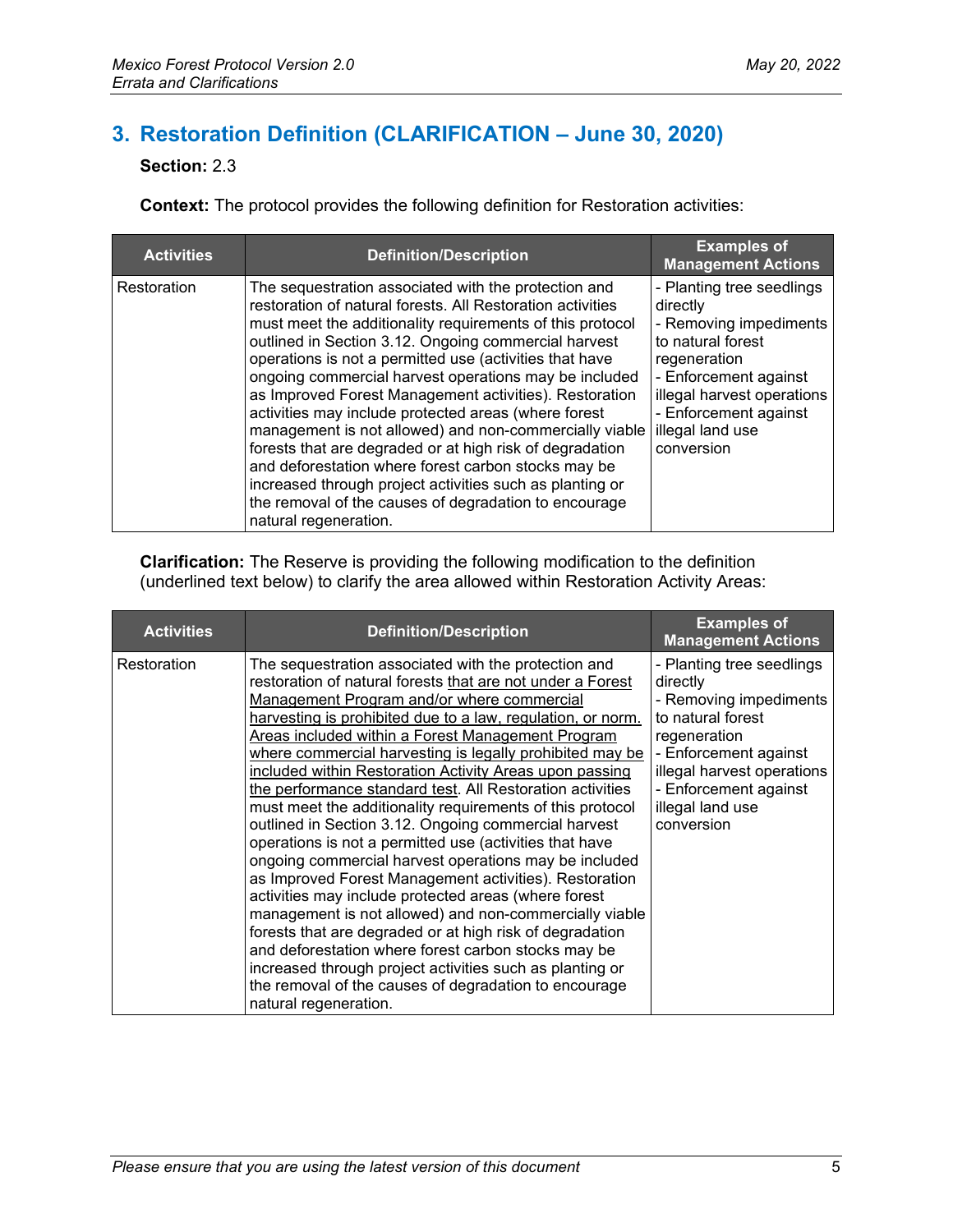## <span id="page-5-0"></span>**Section 3**

### <span id="page-5-1"></span>**4. Soil Disturbance During Site Preparation for Tree Planting (CLARIFICATION – February 17, 2021)**

**Section:** 3.10

**Context:** The protocol includes the following environmental safeguard:

| <b>Environmental</b><br>Safeguard                                         | Applicable<br><b>Activities</b> | <b>Activity Area Guidance</b>                                                                                                                                                                                                                                                                                                                                                                                                                                                                                                                                                                                                                                                                                                                                                                                                                                                                                                                                                                                         |
|---------------------------------------------------------------------------|---------------------------------|-----------------------------------------------------------------------------------------------------------------------------------------------------------------------------------------------------------------------------------------------------------------------------------------------------------------------------------------------------------------------------------------------------------------------------------------------------------------------------------------------------------------------------------------------------------------------------------------------------------------------------------------------------------------------------------------------------------------------------------------------------------------------------------------------------------------------------------------------------------------------------------------------------------------------------------------------------------------------------------------------------------------------|
| 7. Soil<br>disturbance<br>during site<br>preparation for<br>tree planting | All                             | Site preparation using deep ripping is prohibited from affecting more than<br>1% of an Activity Area in any year as determined by the area encompassed<br>by the channels produced by a single ripper. Such channels are defined by<br>the width of the ripper tine used, plus 0.5 meter on each side. In cases<br>where deep ripping does exceed 1% of an Activity Area in a given year,<br>crediting for any increases in forest carbon stocks will be suspended for the<br>number of reporting periods equivalent to the proportion of the Activity Area<br>affected, rounded up to the nearest percentage point.<br>For example, if deep ripping on a 100-hectare Activity Area is performed<br>over a combined channel length of 22,000 meters using a ripper with a tine<br>width of 0.1 meter, resulting in 2.4% of the Activity Area being affected,<br>crediting would be suspended for the Activity Area for three reporting<br>periods, including the reporting period during which deep ripping occurred. |

**Clarification:** To provide further clarity, the following definition for deep ripping is to be applied. Deep ripping mechanically breaks up compacted soil layers by using ripper tines reaching a minimum depth of 30 cm. Tillage that does not reach the minimum 30 cm depth is not considered deep ripping and is not prohibited under this environmental safeguard.

Tillage that meets the definition of deep ripping (i.e., minimum depth of 30 cm) is prohibited from affecting more than 1% of an Activity Area in any year as determined by the area encompassed by the channels produced by a single ripper. Such channels are defined by the width of the ripper tine used, plus 0.5 meter on each side. In cases where deep ripping does exceed 1% of an Activity Area in a given year, crediting for any increases in forest carbon stocks will be suspended for the number of reporting periods equivalent to the proportion of the Activity Area affected, rounded up to the nearest percentage point.

## <span id="page-5-2"></span>**Section 4**

### <span id="page-5-3"></span>**5. Standing live carbon for Agroforestry Activity Areas (CLARIFICATION – April 5, 2021)**

#### **Section:** 4

**Context:** The protocol provides the following guidance for the quantification of standing live carbon: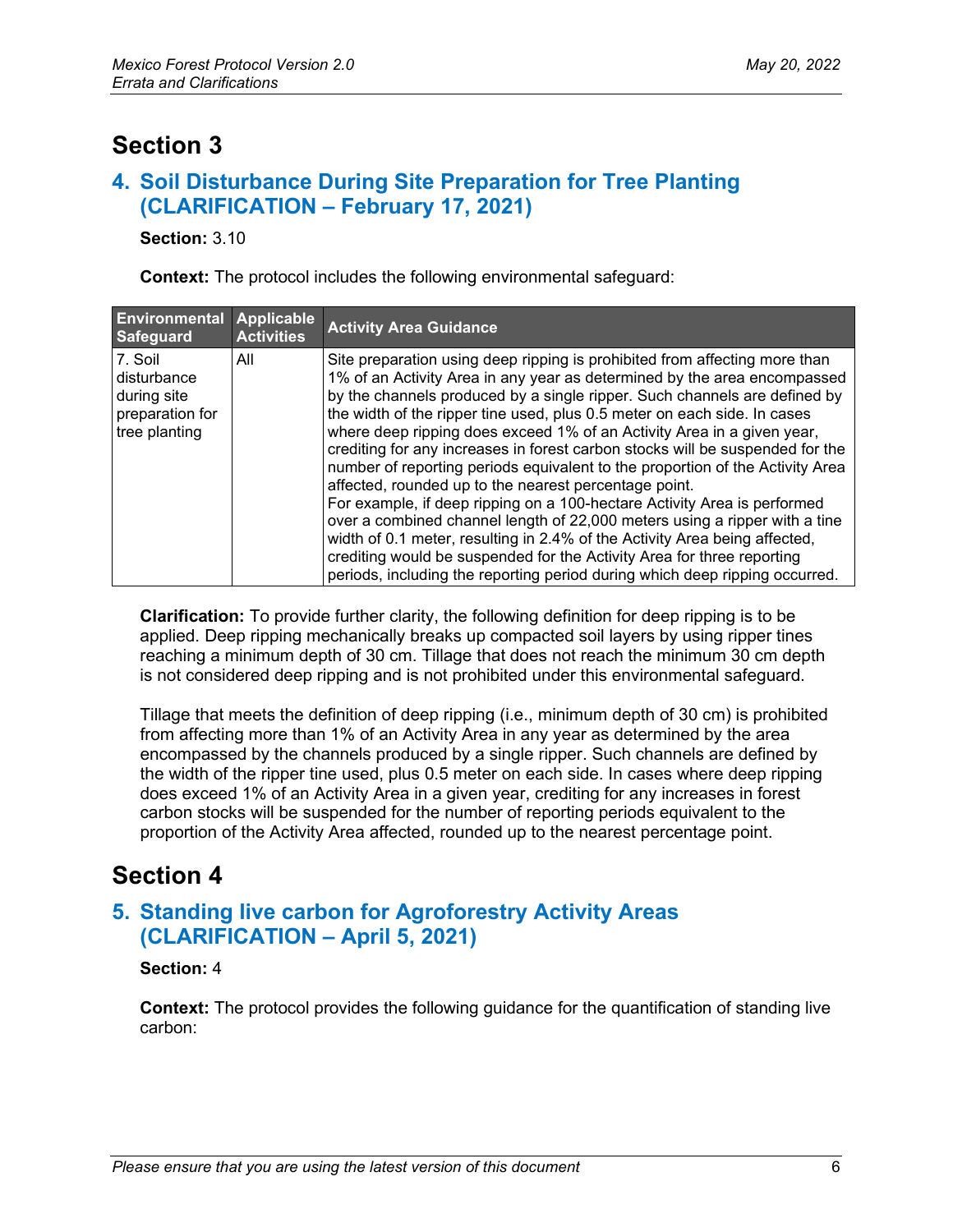| <b>SSR</b> | <b>Description</b>                                                     | <b>Type</b>         | <b>Gas</b>      | <b>Included or</b><br><b>Excluded?</b> | Quantification<br><b>Method</b>                                                                                                                                                                                                                                            | Justification/<br><b>Explanation</b>                                                                        |
|------------|------------------------------------------------------------------------|---------------------|-----------------|----------------------------------------|----------------------------------------------------------------------------------------------------------------------------------------------------------------------------------------------------------------------------------------------------------------------------|-------------------------------------------------------------------------------------------------------------|
|            | <b>Primary Effect Sources, Sinks, and Reservoirs</b>                   |                     |                 |                                        |                                                                                                                                                                                                                                                                            |                                                                                                             |
| 1          | Standing live<br>carbon (carbon in<br>all portions of<br>living trees) | Reservoir /<br>Pool | CO <sub>2</sub> | Included                               | <b>Baseline: Based</b><br>on initial field<br>inventory<br>measurements;<br>methodology<br>outlined in Section<br>5.2<br>Project: Measured<br>by field<br>measurements<br>and updating<br>forest carbon<br>inventory through<br>remeasurement<br>and growth<br>projections | Increases in standing<br>live carbon stocks are<br>the Primary Effect of<br>carbon enhancement<br>projects. |
|            |                                                                        |                     |                 |                                        |                                                                                                                                                                                                                                                                            |                                                                                                             |

**Clarification:** The Reserve is providing the following modification (underlined text below) to clarify the standing live carbon for Agroforestry Activity Areas:

| <b>SSR</b> | <b>Description</b>                                                     | <b>Type</b>         | <b>Gas</b>      | Included or<br><b>Excluded?</b>                                                                                      | Quantification<br><b>Method</b>                                                                                                                                                                                                                                            | Justification/<br><b>Explanation</b>                                                                                                                                                                                                              |
|------------|------------------------------------------------------------------------|---------------------|-----------------|----------------------------------------------------------------------------------------------------------------------|----------------------------------------------------------------------------------------------------------------------------------------------------------------------------------------------------------------------------------------------------------------------------|---------------------------------------------------------------------------------------------------------------------------------------------------------------------------------------------------------------------------------------------------|
|            | <b>Primary Effect Sources, Sinks, and Reservoirs</b>                   |                     |                 |                                                                                                                      |                                                                                                                                                                                                                                                                            |                                                                                                                                                                                                                                                   |
|            | Standing live<br>carbon (carbon in<br>all portions of<br>living trees) | Reservoir /<br>Pool | CO <sub>2</sub> | Included:<br>For<br>Agroforestry<br>Activity<br>Areas, trees<br>planted as<br>agricultural<br>crops are<br>excluded. | <b>Baseline: Based</b><br>on initial field<br>inventory<br>measurements;<br>methodology<br>outlined in Section<br>5.2<br>Project: Measured<br>by field<br>measurements<br>and updating<br>forest carbon<br>inventory through<br>remeasurement<br>and growth<br>projections | Increases in standing<br>live carbon stocks are<br>the Primary Effect of<br>carbon enhancement<br>projects.<br>For Agroforestry<br><b>Activity Areas, trees</b><br>planted as<br>agricultural crops do<br>not meet additionality<br>requirements. |

## <span id="page-6-0"></span>**Section 5**

### <span id="page-6-1"></span>**6. Secondary Effects for Improved Forest Management (CLARIFICATION – June 30, 2020)**

**Section:** 5.5.3.1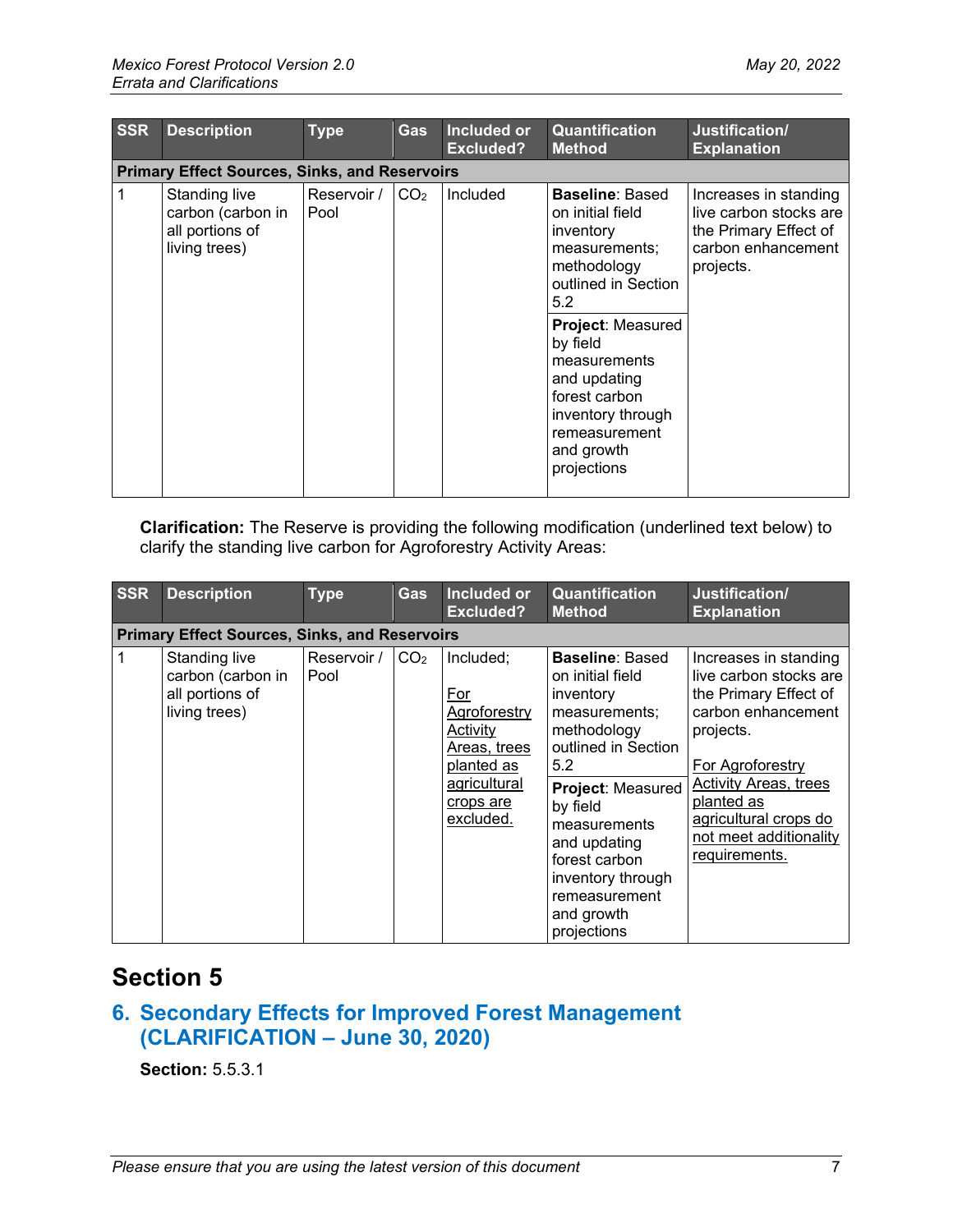**Context:** The protocol provides the following guidance for the quantification of a baseline for harvested wood products:

A baseline of harvested wood products is developed based on the six years' worth of harvest data prior to the Activity Area start date, or the longest set of harvest data available if records going back six years do not exist. Since harvest volume usually originates as volumetric reports, there are several steps to complete the conversion, using default conversion estimators. The process steps are provided below, followed by an example in Figure 5.2.

**Step 1.** Develop historical annual values of harvested wood products and develop an average.

The Forest Owner must be careful to align any harvested wood products reports or estimates with the boundaries of the Activity Area. Harvest that occurred outside of the Activity Area shall not be included in the dataset. Historical data shall be based on annual reports (submitted to SEMARNAT, if applicable). The dataset shall be presented by conifers and hardwoods in the Project Report on an annual basis for the past six full calendar years prior to the Activity Area start date, or the longest time in which data were collected if records going back six full years are not available. An average must be developed for both species groups.

**Step 2.** Convert the log volume to whole tree volume.

Since a shift in GHG emissions would affect whole tree volume, not just the portion associated with wood products, the value must be adjusted to estimate the whole tree volume associated with the reported log volume. This is done by dividing the log volume by 0.6. This default value is assumed to be the same for hardwoods and softwoods.

**Step 3.** Convert the whole tree volume to biomass.

Multiply the conifers by 0.53 and hardwood by 0.725 to develop a value for conifers and hardwoods of tonnes per cubic meter and sum the conifer and hardwood values.

**Step 4.** Convert the biomass values to  $CO<sub>2</sub>e$ .

Multiply the summed biomass values by 0.5 to convert the biomass values to tonnes of carbon and multiply by 3.67 to calculate tonnes of  $CO<sub>2</sub>e$ .

**Step 5.** Enter the tonnes CO<sub>2</sub>e associated with baseline harvested wood products into the Secondary Effects worksheet provided by the Reserve.

**Clarification:** The Reserve has modified step 2 (see underlined text below) so that forest owners who already report whole tree volumes in their annual reports to SEMARNAT must use the reported whole tree volumes rather than convert the log volumes to whole tree volumes.

**Step 2.** Convert the log volume to whole tree volume.

Since a shift in GHG emissions would affect whole tree volume, not just the portion associated with wood products, the value must be adjusted to estimate the whole tree volume associated with the reported log volume. Forest owners that report whole tree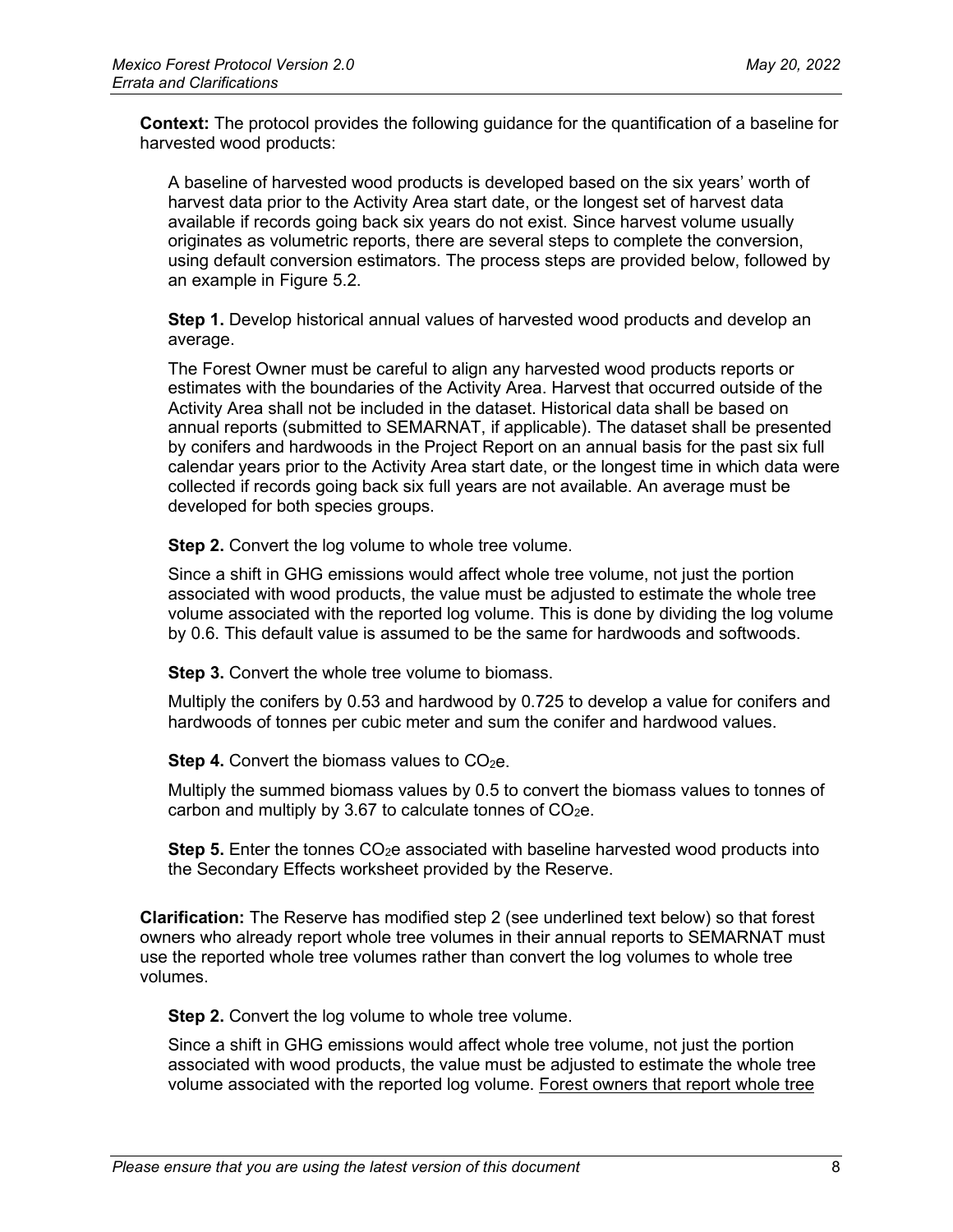volume in annual reports to SEMARNAT must use the reported whole tree volume values.

Forest owners that do not report whole tree volume annually to SEMARNAT, must convert the log volume to whole tree volume by dividing the log volume by 0.6. This default value is assumed to be the same for hardwoods and softwoods.

## <span id="page-8-0"></span>**7. Secondary Effects for Improved Forest Management (CLARIFICATION – June 30, 2020)**

**Section:** 5.5.3.2

**Context:** The protocol currently provides the following guidance for the quantification of secondary effects for Improved Forest Management activities:

An annual report of harvested wood products must be calculated to compare to the baseline harvested wood products estimate developed using the guidance in Section 5.5.3.1. The inclusion of a harvested wood products value in the Reserve's Secondary Effects calculation tool only occurs when there is at least 365 days' (one year's) worth of harvest data to compare to the baseline estimate. Therefore, the project may be exempt from calculating Secondary Effects for the first reporting period of the Activity Area, unless the first reporting period happens to be one full year. Reported wood products are included from the last full calendar year's data for the Activity Area and based on the same annual reports submitted to SEMARNAT. As an example, a monitoring period that begins on 1-April-2017 and concludes on 31-March-2018 will use the harvest report from 2017 as the basis of the annual report of harvested wood products for the Secondary Effects calculations. In this example, the 2017 harvest data would only be included in the annual report of harvested wood products and would not be included in the historical average for the baseline harvested wood products. Do not prorate the harvested wood products values from two different calendar year reports.

**Clarification:** The Reserve is providing the following clarification for the quantification of secondary effects for Improved Forest Management Activity Areas that have a first reporting period of less than one full calendar year:

If the first reporting period is less than one full year, the baseline average must be used for the first reporting period annual report of harvested wood products. For all subsequent reporting periods, data based on the previous full calendar year (1-January to 31-December) must be used, unless the reporting periods going forward are aligned with the calendar year (1-January to 31-December), in which case the harvested wood products report from each calendar year must be used for the reporting period covering the same calendar year.

For example, a first reporting period that begins on 1-February-2017 and concludes on 31- October-2017 will use the baseline average for the first reporting period annual report and then use the 2017 harvested wood products volume for the second reporting period (1- Novemer-2017 to 31-October-2018) annual report.

A first reporting period that begins on 1-February-2017 and concludes on 31-December-2017 will also use the baseline average for the first reporting period annual report; however,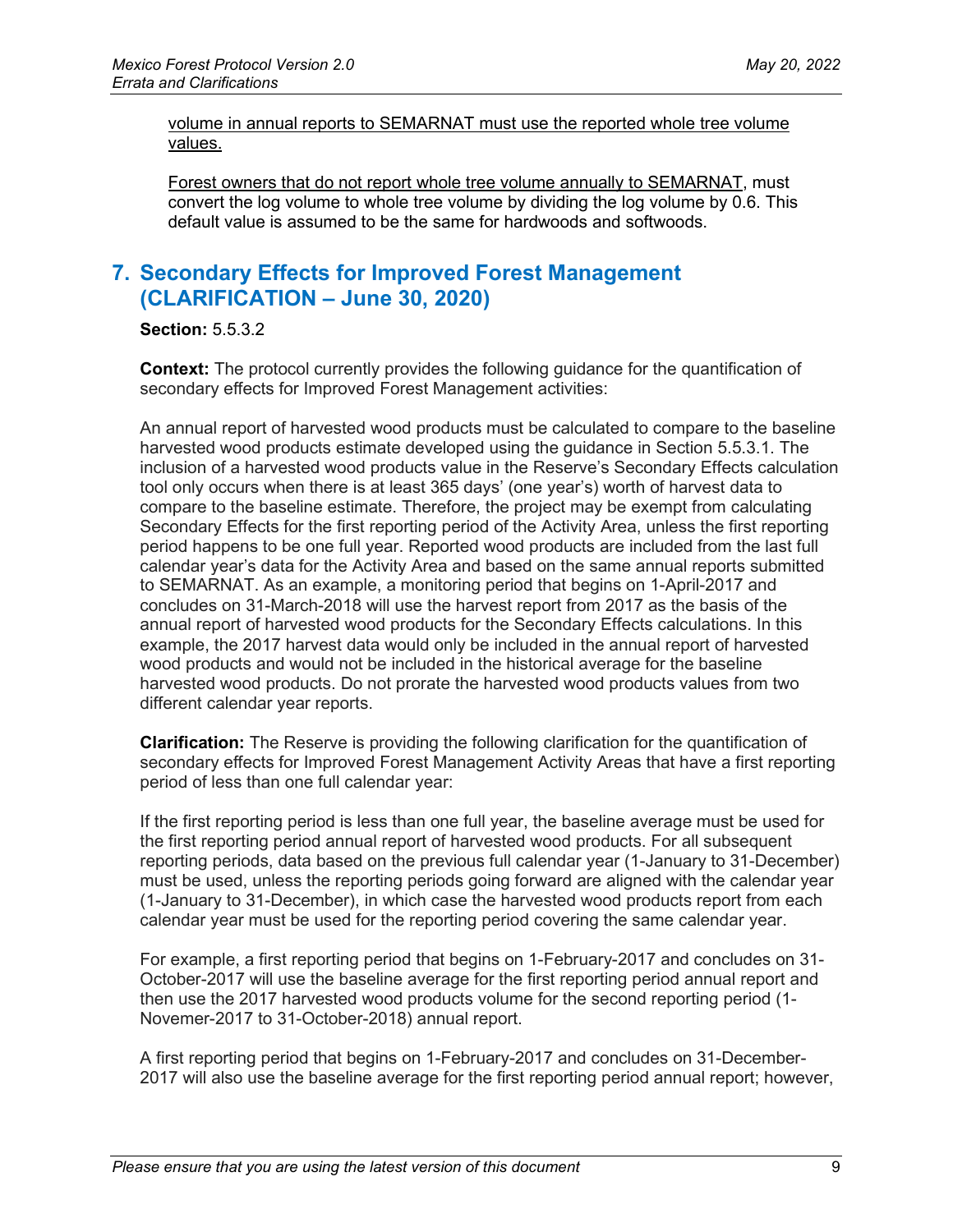the project will then use the 2018 harvested wood products volume for the second reporting period (1-January-2018 to 31-December-2018) annual report.

#### <span id="page-9-0"></span>**8. Secondary Effects for Improved Forest Management (CLARIFICATION – May 20, 2022)**

**Section:** 5.5.3.2

**Clarification:** The Reserve is providing the following clarification for the quantification of secondary effects for Improved Forest Management Activity Areas that have a harvest cycle that does not align with the first reporting period or calendar year:

If the harvest cycle does not align with the reporting period or calendar year, then the last full harvest cycle should be applied for each baseline and project reporting period value. For example, if the harvest cycle is from October to September, and the project's first Reporting Period is February 1, 2020, to January 31, 2021, then the project would use the harvest data from the October to September harvest cycle for the years 2013-2019 as the six values averaged to determine the baseline harvest value. The Forest Owner would then apply the October 2019-September 2020 cycle as the actual harvest volume for the initial reporting period (February 1, 2020-January 31, 2021), against which the average baseline harvest value is compared in Equation 5.4.

|                                                     | <b>Baseline</b><br><u> Year -6</u> | <b>Baseline</b><br>⊦Year -5    | <b>Baseline</b><br>Year -4     | <b>Baseline</b><br><b>Year -3</b> | <b>Baseline</b><br>Year -2     | <b>Baseline</b><br>Year -1     | RP <sub>1</sub><br>Value       | RP <sub>2</sub><br>Value       |
|-----------------------------------------------------|------------------------------------|--------------------------------|--------------------------------|-----------------------------------|--------------------------------|--------------------------------|--------------------------------|--------------------------------|
| Reportin<br>g Period<br>(RP)                        |                                    |                                |                                |                                   |                                |                                | 2/1/2020<br>1/31/202           | 2/1/2021<br>1/31/202           |
| <b>Baseline</b><br><b>Harvest</b><br>Cycle<br>Value | Oct<br>$2013 -$<br>Sep<br>2014     | Oct<br>$2014 -$<br>Sep<br>2015 | Oct<br>$2015 -$<br>Sep<br>2016 | Oct<br>$2016 -$<br>Sep<br>2017    | Oct<br>$2017 -$<br>Sep<br>2018 | Oct<br>2018-<br>Sep<br>2019    |                                |                                |
| Harvest<br>Cycle                                    | Oct<br>$2013 -$<br>Sep<br>2014     | Oct<br>$2014 -$<br>Sep<br>2015 | Oct<br>$2015 -$<br>Sep<br>2016 | Oct<br>$2016 -$<br>Sep<br>2017    | Oct<br>$2017 -$<br>Sep<br>2018 | Oct<br>$2018 -$<br>Sep<br>2019 | Oct<br>$2019 -$<br>Sep<br>2020 | Oct<br>$2020 -$<br>Sep<br>2021 |

**Table 1.** Example of Baseline Harvest Value with Harvest Cycle not Aligned with Reporting Period

| <b>Table 2.</b> Example of Actual Harvest Volumes used for project Reporting Periods when RP1 is a |  |
|----------------------------------------------------------------------------------------------------|--|
| full year (and Harvest Cycle not Aligned with Reporting Period)                                    |  |

|                             | Year -6         | Year -5         | Year -4         | Baseline Baseline Baseline Baseline Baseline Baseline RP1<br>Year -3 | Year -2         | Year -1         | Value                | RP <sub>2</sub><br>Value |
|-----------------------------|-----------------|-----------------|-----------------|----------------------------------------------------------------------|-----------------|-----------------|----------------------|--------------------------|
| Reporting<br>Period<br>(RP) |                 |                 |                 |                                                                      |                 |                 | 2/1/2020<br>1/31/202 | 2/1/2021<br>1/31/202     |
| Harvest<br>Cycle            | Oct<br>$2013 -$ | Oct<br>$2014 -$ | Oct<br>$2015 -$ | Oct<br>$2016 -$                                                      | Oct<br>$2017 -$ | Oct<br>$2018 -$ | Oct<br>2019-         | Oct<br>2020-             |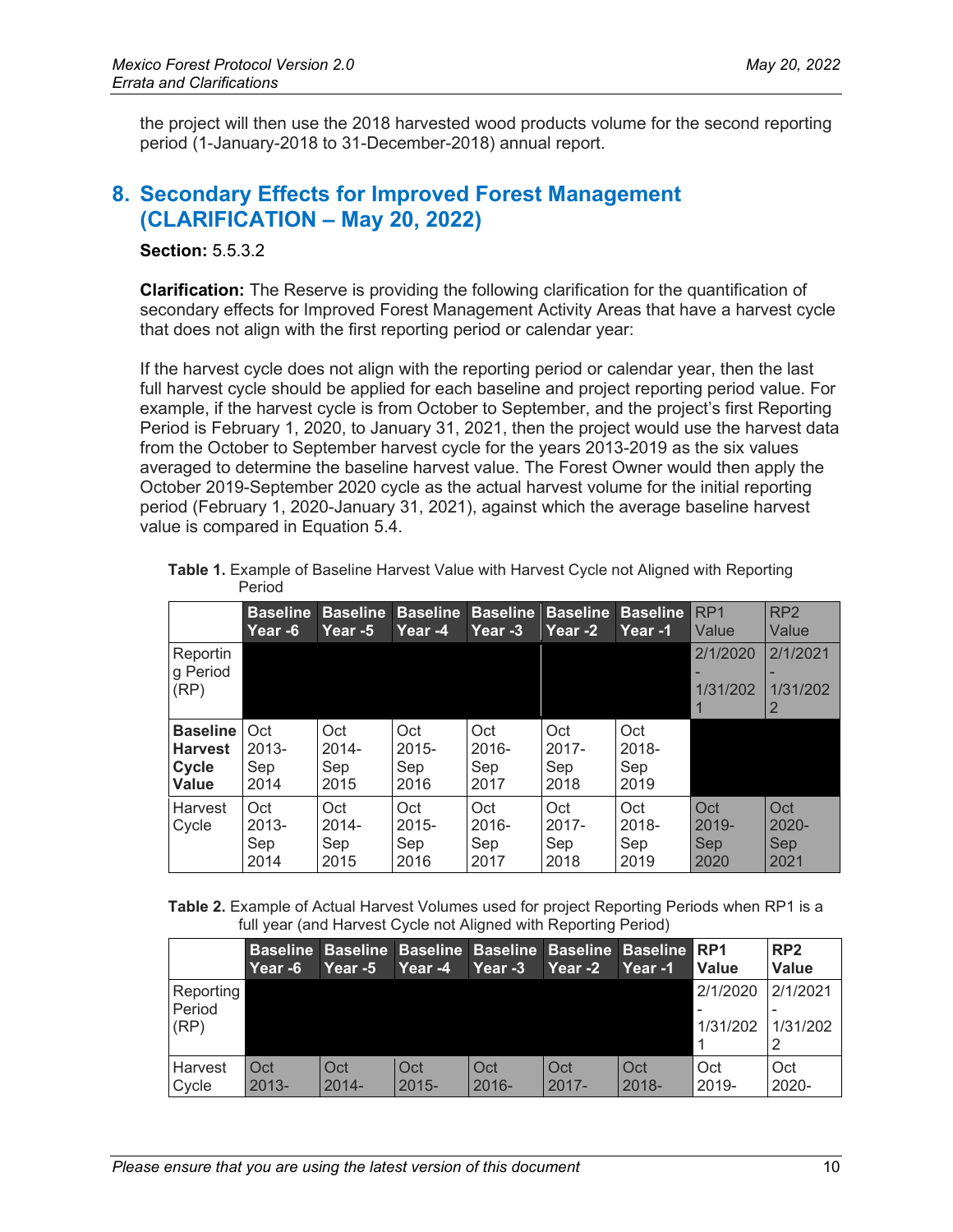|  | Sep  | Sep  | Sep  | Sep  | Sep  | Sep  | Sep  | Sep  |
|--|------|------|------|------|------|------|------|------|
|  | 2014 | 2015 | 2016 | 2017 | 2018 | 2019 | 2020 | 2021 |

If the initial reporting period is less than a full calendar year, then the baseline value should be used for the initial reporting period value, followed by the last full harvest cycle value for the second reporting period, as previously described in the Clarification from June  $30<sup>th</sup>$ , 2020. For example, if the harvest cycle is from October to September, and the initial reporting period is February 1, 2020, to December 31, 2020, then the project would use the harvest data from the October-September harvest cycles for the years 2013-2019 as the six baseline values averaged to determine the baseline harvest value. That baseline average would then be applied as the actual harvest volume for the initial reporting period value (2/1/2020-12/31/2020), and the October 2020-September 2021 harvest cycle data would be applied as the actual harvest volume for the second reporting period (1/1/2021-12/31/2021).

**Table 3.** Example of Actual Harvest Volumes used for project Reporting Periods when RP1 is *not* a full year (and Harvest Cycle not Aligned with Reporting Period)

|          | <b>Baseline</b><br>Value 1 | Value 2    | Baseline Baseline Baseline Baseline Baseline<br>Value 3 | Value 4  | Value 5  | Value 6  | RP <sub>1</sub><br><b>Value</b> | <b>RP22</b><br><b>Value</b> |
|----------|----------------------------|------------|---------------------------------------------------------|----------|----------|----------|---------------------------------|-----------------------------|
| Reportin |                            |            |                                                         |          |          |          | 2/1/2020                        | 1/1/2021                    |
| g Period |                            |            |                                                         |          |          |          |                                 |                             |
| (RP)     |                            |            |                                                         |          |          |          | 12/31/20<br>20                  | 12/31/20<br>21              |
|          |                            |            |                                                         |          |          |          |                                 |                             |
| Harvest  | Oct                        | Oct        | Oct                                                     | Oct      | Oct      | Oct      | <b>Baseline</b>                 | Oct                         |
| Cycle    | $2013 -$                   | $2014 -$   | $2015 -$                                                | $2016 -$ | $2017 -$ | $2018 -$ | Average                         | 2020-                       |
|          | Sep                        | <b>Sep</b> | Sep                                                     | Sep      | Sep      | Sep      |                                 | Sep                         |
|          | 2014                       | 2015       | 2016                                                    | 2017     | 2018     | 2019     |                                 | 2021                        |

# <span id="page-10-0"></span>**Section 7**

### <span id="page-10-1"></span>**9. Project Documentation (CLARIFICATION – August 4, 2020)**

#### **Section**: 7.1

**Context:** The protocol currently provides the following requirement for the submittal of Annual Monitoring Reports:

The Forest Owner must provide the following monitoring reports to the Reserve for each reporting period, regardless of undergoing a verification. The only exception is for projects that wait to submit their Project Report until the end of the second reporting period. Such projects do not need to separately submit the following documents for the first reporting period. These projects would be required to submit the following documents for both reporting period 1 and 2 at the time of submitting the Project Report.

- Annual Monitoring Report (form provided on the Reserve website)
- **Carbon Monitoring Worksheet (CMW)**
- Social safeguard documentation (if applicable; see Section 7.2)

**Clarification:** The Reserve is providing the following clarification for the submittal of Annual Monitoring Reports: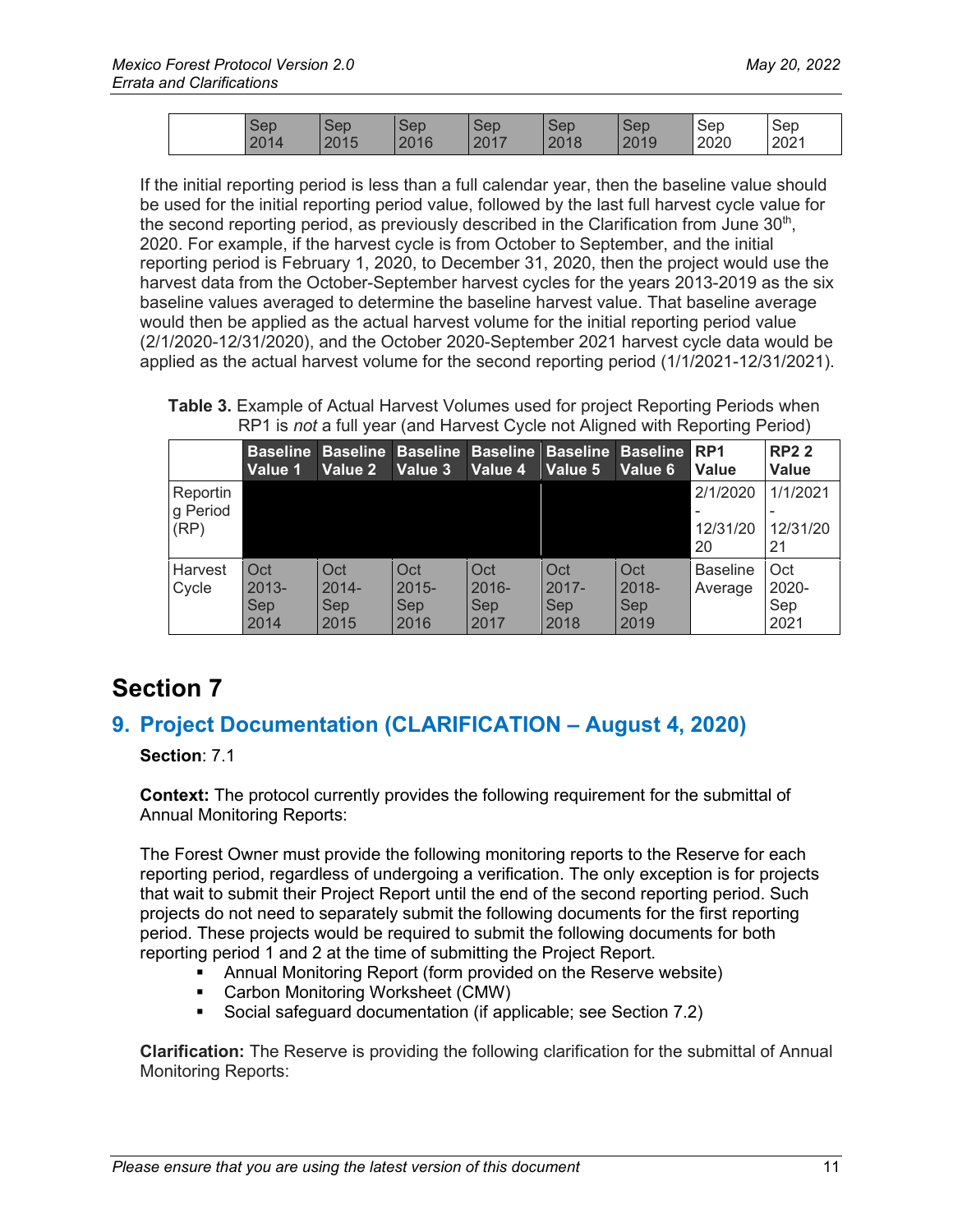The Forest Owner must provide the following monitoring reports to the Reserve for each reporting period, regardless of undergoing a verification. There are two exceptions to this requirement. First, the Annual Monitoring Report is not required during the project's initial verification, when a Project Report is submitted. The second exception is for projects that wait to submit their Project Report until the end of the second reporting period. Such projects do not need to separately submit the following documents for the first reporting period.

- Annual Monitoring Report (form provided on the Reserve website)
- Carbon Monitoring Worksheet (CMW)
- Social safeguard documentation (if applicable; see Section 7.2)

## <span id="page-11-0"></span>**Section 8**

#### <span id="page-11-1"></span>**10. Verification Cycle (CLARIFICATION – August 4, 2020)**

#### **Section:** 8.2

**Context:** The protocol currently provides the following guidance for the verification of Annual Monitoring Reports:

Verification is required at specific intervals to ensure ongoing monitoring of forest carbon stocks, inventory confidence, and compliance with social and environmental safeguards. Optional verifications, known as desk verifications, are at the Forest Owner's discretion and may be conducted between required verifications for crediting and/or to adjust the project's confidence estimate, among other rationale, based on changed management circumstances. Submission of annual monitoring reports to the Reserve is required even if the Forest Owner chooses to forego an optional verification.

#### **Clarification:**

Verification is required at specific intervals to ensure ongoing monitoring of forest carbon stocks, inventory confidence, and compliance with social and environmental safeguards. Optional verifications, known as desk verifications, are at the Forest Owner's discretion and may be conducted between required verifications for crediting and/or to adjust the project's confidence estimate, among other rationale, based on changed management circumstances. Submission of annual monitoring reports to the Reserve is required even if the Forest Owner chooses to forego an optional verification, with the exception of the submittal of the Project Report during the initial verification. Verification of the annual monitoring report is not required with the submittal of the Project Report.

### <span id="page-11-2"></span>**11. Verification of Secondary Effects for Improved Forest Management (CLARIFICATION – June 30, 2020)**

#### **Section:** 8.3.6.4.1

**Context:** The protocol currently provides the following guidance for the verification of secondary effects for Improved Forest Management activities: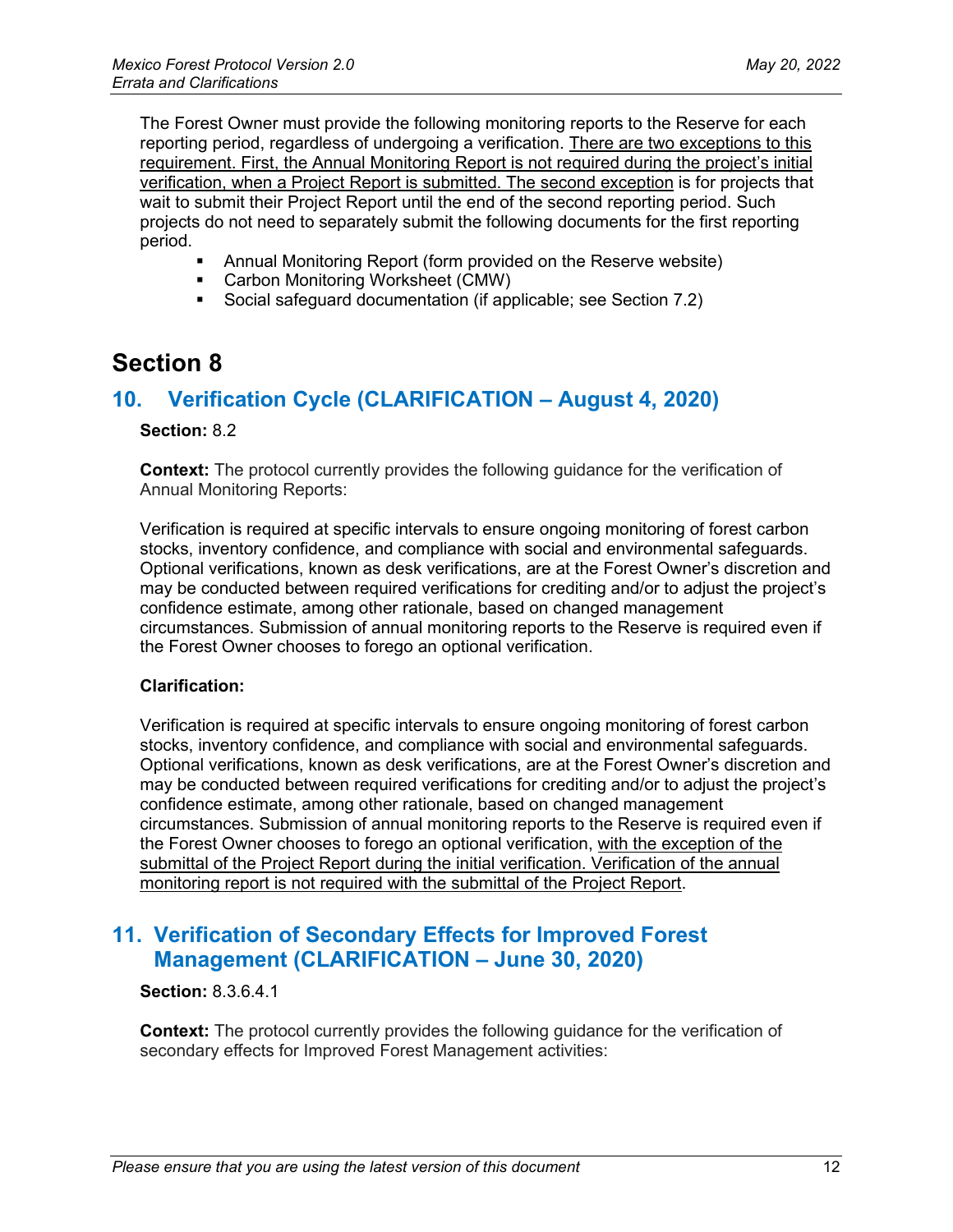|                                  | Table 8.11. Verification Requirements for Quantifying the Activity Area Secondary Effect: Improved |
|----------------------------------|----------------------------------------------------------------------------------------------------|
| Forest Management Activity Areas |                                                                                                    |

| <b>Section</b><br>of MFP | <b>Verification Items</b>                    | <b>Required at</b>   | <b>Materials to Review</b>                                                                                                                                                                                             | <b>Level of Professional</b><br><b>Judgment and Verification</b><br><b>Review Guidelines</b>                                                                                                                                                                                                                                                                                    |
|--------------------------|----------------------------------------------|----------------------|------------------------------------------------------------------------------------------------------------------------------------------------------------------------------------------------------------------------|---------------------------------------------------------------------------------------------------------------------------------------------------------------------------------------------------------------------------------------------------------------------------------------------------------------------------------------------------------------------------------|
| 5.5.3                    | 1. Quantification of<br>Secondary<br>Effects | All<br>Verifications | 1. The project's<br><b>Secondary Effects</b><br>calculations must<br>be checked for<br>completeness and<br>accuracy.<br>2. Record of average<br>volume of timber<br>(historic and<br>current) provided<br>to SEMARNAT. | Very Low<br>Verification is complete if:<br>• verifier confirms Forest Owner<br>used the Reserve's CMW and<br>the Reserve's Secondary<br>Effects calculation tool.<br>• the input data are current and<br>consistent with the leakage<br>risk factor calculated using the<br>methodology from Section<br>5.5.3.<br>verifier is satisfied with the<br>mathematical calculations. |

**Clarification:** The Reserve is providing the following modification to the verification guidance of secondary effects for Improved Forest Management activities (underlined text  $\overrightarrow{b}$  below) to ensure that the verifier confirms the appropriate use of whole tree volumes:

| <b>Section</b><br>of MFP | <b>Verification Items</b>                           | <b>Required at</b>   | <b>Materials to Review</b>                                                                                                                                                                                      | <b>Level of Professional</b><br><b>Judgment and Verification</b><br><b>Review Guidelines</b>                                                                                                                                                                                                                                                                                                                                                                                                                                                                                                      |
|--------------------------|-----------------------------------------------------|----------------------|-----------------------------------------------------------------------------------------------------------------------------------------------------------------------------------------------------------------|---------------------------------------------------------------------------------------------------------------------------------------------------------------------------------------------------------------------------------------------------------------------------------------------------------------------------------------------------------------------------------------------------------------------------------------------------------------------------------------------------------------------------------------------------------------------------------------------------|
| 5.5.3                    | 2. Quantification of<br>Secondary<br><b>Effects</b> | All<br>Verifications | 1. The project's<br>Secondary Effects<br>calculations must<br>be checked for<br>completeness and<br>accuracy.<br>2. Record of average<br>volume of timber<br>(historic and<br>current) provided<br>to SEMARNAT. | Very Low<br>Verification is complete if:<br>• verifier confirms Forest Owner<br>used the Reserve's CMW and<br>the Reserve's Secondary<br>Effects calculation tool.<br>• the input data are current and<br>consistent with the leakage<br>risk factor calculated using the<br>methodology from Section<br>5.5.3.<br>• verifier confirms the use of<br>whole tree volumes for the<br>calculation of harvested wood<br>products, either through<br>annual reports to SEMARNAT<br>or the methodology presented<br>in Section 5.5.3.1.<br>verifier is satisfied with the<br>mathematical calculations. |

## <span id="page-12-0"></span>**12. Sequential Sampling for Verification (CLARIFICATION – June 30, 2021)**

**Section:** 8.4.1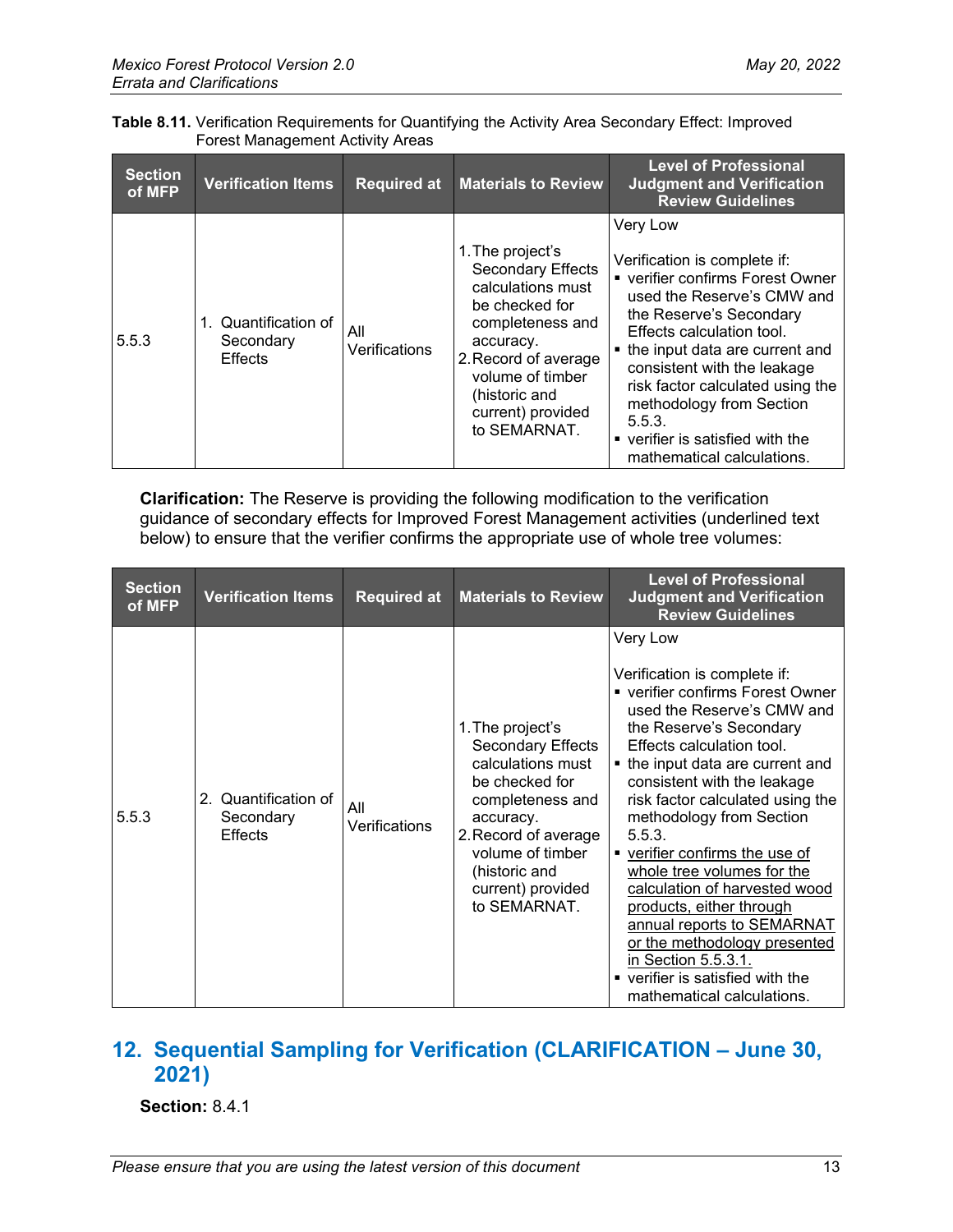**Context:** The protocol currently provides the following guidance for sequential sampling:

The Mexico Forest Protocol utilizes a sequential sampling method for verification of Activity Area estimates that require a site visit as part of the full verifications. Sequential sampling is intended to provide an efficient sampling method for verifiers to determine if randomly selected Activity Area measurements are within specified tolerance bounds established by the protocol. The Reserve provides an online worksheet for verifiers to download to facilitate the sequential sampling analysis. Sequential sampling should be conducted independently for each Activity Area included in a Forest Project.

The purpose of sequential sampling is to demonstrate the quality of the forest carbon inventory for Activity Areas that employ the intensive inventory quantification methodology<sup>[2](#page-13-2)</sup>. Given that all such Activity Areas must employ the same standardized inventory methodology, a representative sample of plots throughout all Activity Areas in the Forest Project should provide the same level of certainty as separate samples from each Activity Area.

**Clarification:** For Forest Projects with multiple Activity Areas that implement the intensive inventory methodology, sequential sampling should be conducted for a minimum of three Activity Areas included in a Forest Project. If a project contains three or less Activity Areas, all Activity Areas must undergo sequential sampling independently. If a project has more than three Activity Areas, the verification body may determine whether three Activity Areas is sufficient. The verification body must use a risk-based approach to select Activity Areas considering various factors including, stocking levels, activity type, accessibility of plots, and field crews, amongst others. The verification body may present the risk-based selection to the Reserve for review prior to starting sequential sampling.

The project passes sequential sampling when each selected Activity Area achieves the minimum number of passing plots in sequence, or the first passing plot after a minimum of 12 plots have been measured – whichever is achieved first.

# <span id="page-13-0"></span>**Appendix E**

#### <span id="page-13-1"></span>**13. Aggregate Area Limitations (CLARIFICATION – August 13, 2021)**

**Section:**  $F$  1.3

**Context:** The protocol currently provides the following guidance:

In Aggregates formed by three or more Forest Projects, no single Forest Project may comprise more than 50 percent of the total combined area in an Aggregate, based on the hectares included in the Activity Areas for each Forest Project. This is to prevent any one Forest Project from disproportionately affecting the inventory statistics and having excessive influence on the composite sampling error. In the case of Aggregates formed from two Forest Projects, no single Forest Project may comprise more than 70 percent of the total

<span id="page-13-2"></span><sup>2</sup> Improved forest management, reforestation, restoration, and large urban forest activities must use the intensive inventory methodology (i.e., field sampling); small urban forests and agroforestry and Silvopastoral activities may opt to use the intensive inventory methodology or the canopy cover methodology (i.e., satellite imagery).